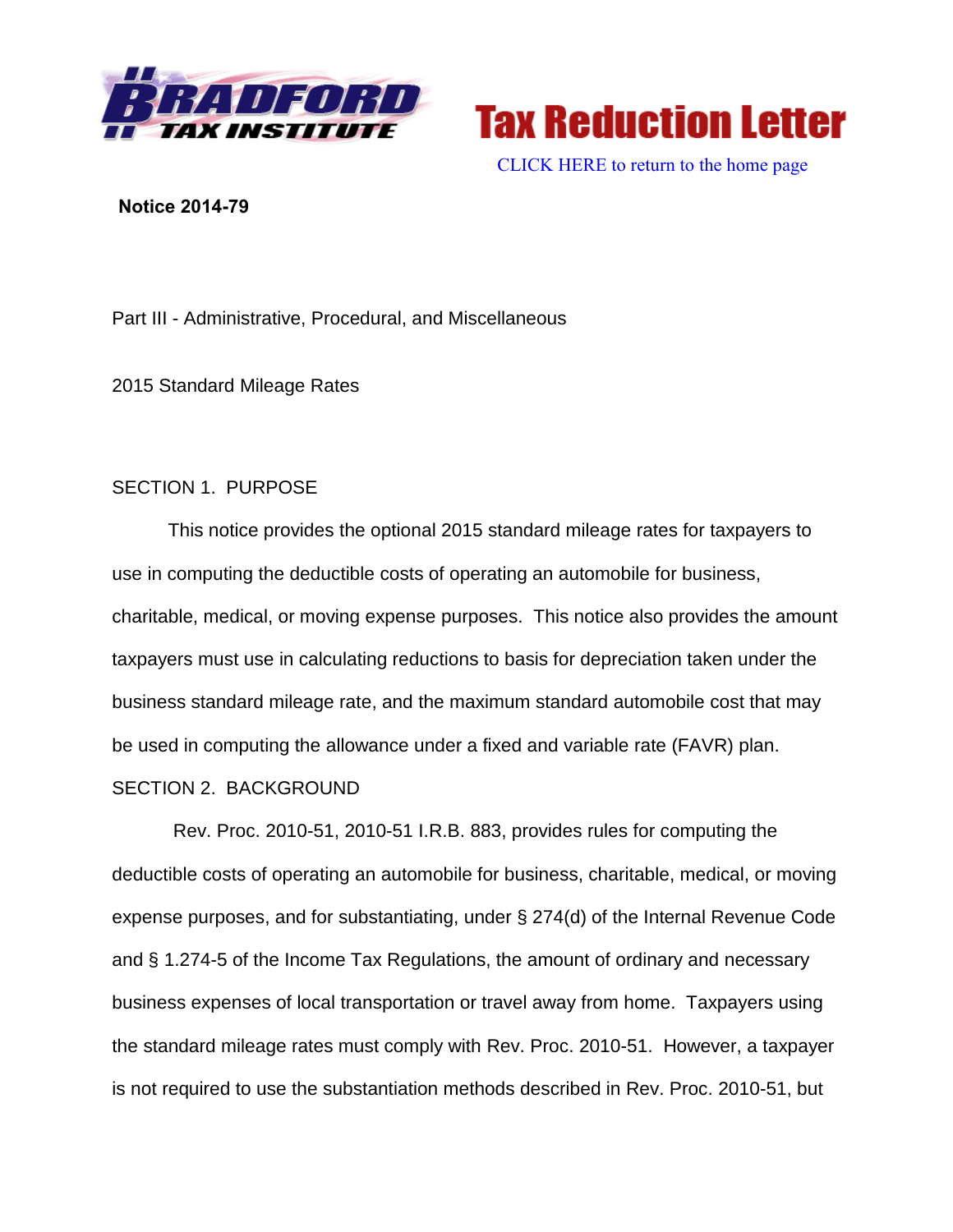instead may substantiate using actual allowable expense amounts if the taxpayer maintains adequate records or other sufficient evidence.

An independent contractor conducts an annual study for the Internal Revenue Service of the fixed and variable costs of operating an automobile to determine the standard mileage rates for business, medical, and moving use reflected in this notice. The standard mileage rate for charitable use is set by § 170(i).

### SECTION 3. STANDARD MILEAGE RATES

The standard mileage rate for transportation or travel expenses is 57.5 cents per mile for all miles of business use (business standard mileage rate). See section 4 of Rev. Proc. 2010-51.

The standard mileage rate is 14 cents per mile for use of an automobile in rendering gratuitous services to a charitable organization under § 170. See section 5 of Rev. Proc. 2010-51.

The standard mileage rate is 23 cents per mile for use of an automobile (1) for medical care described in § 213, or (2) as part of a move for which the expenses are deductible under § 217. See section 5 of Rev. Proc. 2010-51.

#### SECTION 4. BASIS REDUCTION AMOUNT

For automobiles a taxpayer uses for business purposes, the portion of the business standard mileage rate treated as depreciation is 22 cents per mile for 2011, 23 cents per mile for 2012, 23 cents per mile for 2013, 22 cents per mile for 2014, and 24 cents for 2015. See section 4.04 of Rev. Proc. 2010-51.

### SECTION 5. MAXIMUM STANDARD AUTOMOBILE COST